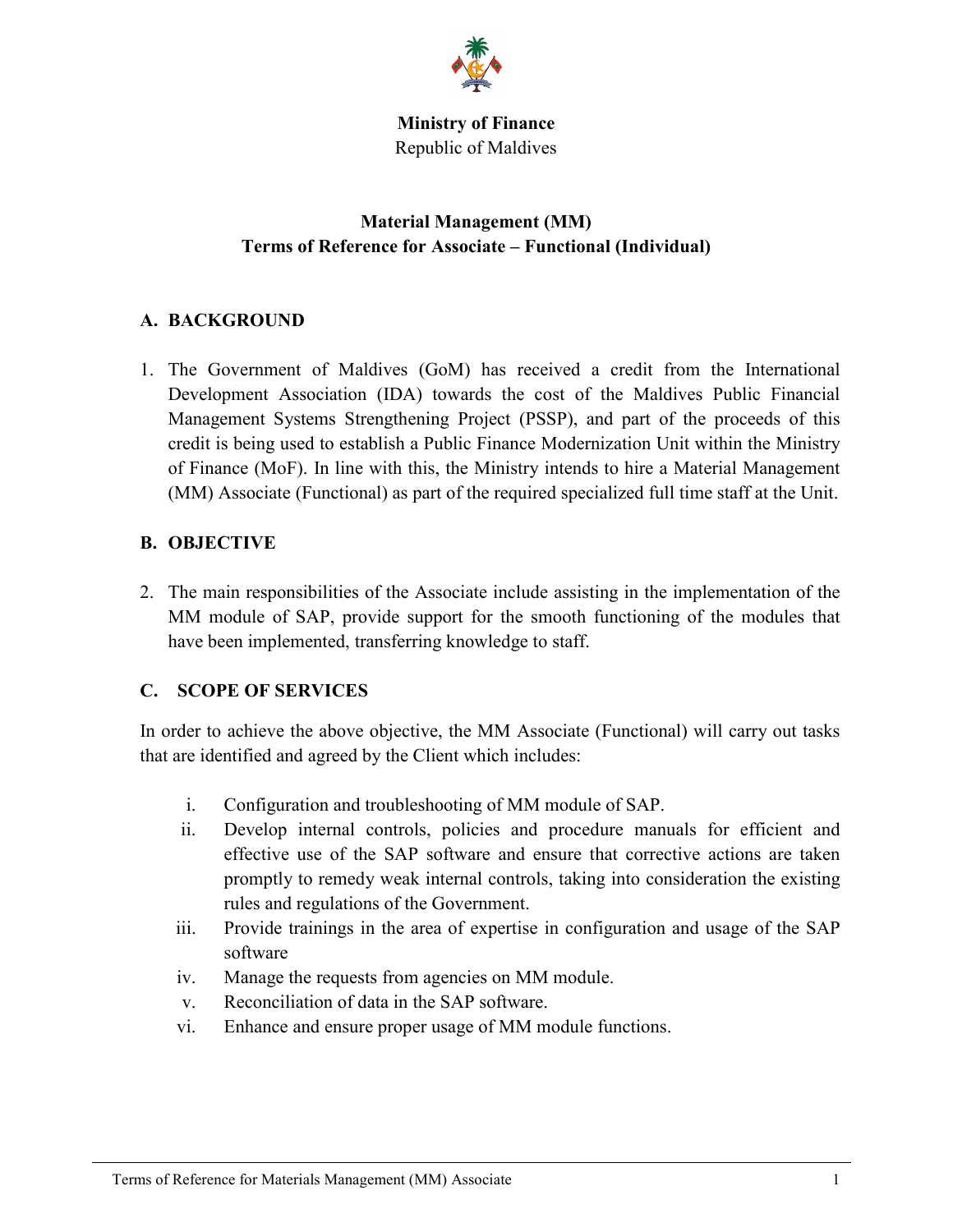

### **Schedule of Completion of Tasks**

- i. To carry out these tasks, the Associate is required for a period of 12 months. Work must be conducted onsite, stationed at the premises specified by the MoF.
- ii. Preparations of reports are on an ad-hoc basis. During the course of the work, including field work, the Associate will be required to complete timesheets or any other document used to identify time spent and completion of tasks.

#### **Services and facilities to be provided by the client**

The MoF ensures that office space, office facilities, local calls, internet connection, general stationery, and all other relevant information for the completion of the task is made available to the Associate in a timely manner.

### **D. DELIVERABLES**

In order to achieve the above objective, the MM Associate will carry out the following deliverables that are identified and agreed by the Client which includes:

- i. Prepare an assessment of the MM module of the SAP, in order to identify the development requirements for the proper rolling-out and use of the system
- i. Prepare a Go-live plan for newly established agencies and implement MM module according to the plan.
- ii. Ensure the initial inventory stock is updated prior to usage of MM module.
- iii. Implement all the configuration issues which arise due to the policy changes within a month
- iv. Preparation of standard operating procedures (SOP) and update as necessary
- v. Arrange and conduct MM training including development tasks / configuration to one additional staff to allow for transfer of skills and knowledge
- vi. Arrange and conduct MM training to end-users (both new user training and refresher training) on a regular basis, determined by the Financial Controller
- vii. Ensure reconciliation of data in the SAP software on an annual basis
- viii. Correct any errors/problems related to MM and prepare a log on a monthly basis
- ix. Review system for usage of MM by AGAs' and take necessary actions on a regular basis as determined by the Financial Controller.